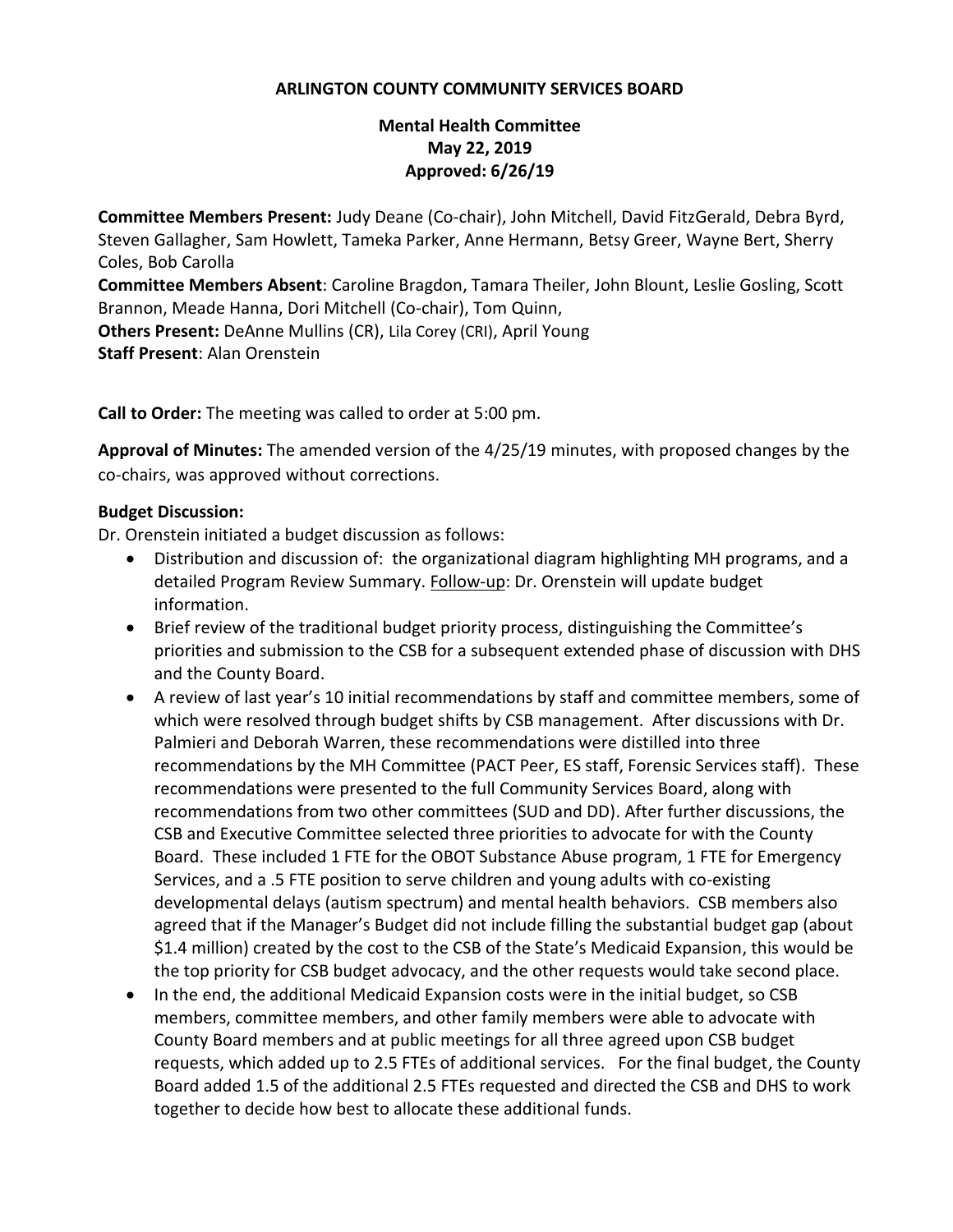Dr. Orenstein then listed the eight budget priority proposals (in alphabetical order) submitted by the MH programs:

- CSE Emergency Service Security Funding (\$202, 949)
- CSE Emergency Services Milieu Manager (1 FTE Human Services Specialist, \$87,000)
- CSE Forensic Program Recreational Therapist (1 FTE Human Services Specialist, \$87,000)
- CSE Forensic Team Staffing (1 FTE, \$95,000)
- Outpatient Services PACT Peer Specialist (1 FTE Human Service Specialist, \$85,000)
- Outpatient Services Young Adult Temporary to Permanent Position (1 FTE MH Therapist II, \$86, 000)
- SAMH Capacity Assessments Funding (contract 60 assessments totaling \$15,000)
- SAMH Staffing (1 FTE MH Therapist II, \$77,844 plus fringes totaling \$107,082)

Mr. FitzGerald listed his view of the major gaps and needs. Those described and discussed were:

- With SDA Intake, it is still taking 17 days to see a psychiatrist, as described by Dr. Tidler. Dr. Orenstein clarified that a client could be seen immediately at ES if an emergency, or a facilitated appointment could be arranged if urgent. Also, he noted the procedure to schedule the first clinical appointment with the case manager in about 7 days after Intake.
- Lack of coordination with the VHC, despite there being 650 involuntary hospitalizations annually. He asserted that patients often leave the hospital without mandated aftercare or aftercare plans, and he proposed the need for a discharge planner at VHC. Ms. Deane commented that improved coordination between VHC and CSB to support patients at discharge is essential, and she expressed the hope that the ongoing discussions between the CSB and VHC will provide a forum to improve this.
- Many people with SMI who suffer from repeated medical non-compliance are jailed instead of diverted for outpatient mental health services. A coordinated effort between CSB, Special Justice Gills, and VHC to use Mandatory Outpatient Treatment, as appropriate, should be a priority for our clinical protocol.

• Mr. FitzGerald agreed that these clients and prospective clients will need intensive outpatient services, which are limited to PACT and ACCESS. Ms. Deane commented that the utilization of PACT is often limited by the clients' acceptance of PACT and that ACCESS appears to be underutilized. She added that the VHC has agreed to open a new Intensive Outpatient Treatment Program, in 2019 or 2020, to be accessible based on need, regardless of insurance status, and this may help to fill some of the gap in this area. She suggested that committee members might want to invite VHC staff to come in for a discussion of these plans. Mr. FitzGerald also noted that in September there will be a new CSE Bureau Chief that will impact the issues he described.

There followed a discussion of other possible needs suggested by various Committee members including; group homes with a wait list of about 20 (Ms. Deane), Permanent Supportive Housing with a wait list of about 90 (Dr. Orenstein), the absence of sufficient assertive services and family engagement (Ms. Greer), the absence of a PACT peer support person (Ms. Byrd), and the service gaps noted in the MH program budget priority submissions (Dr. Orenstein).